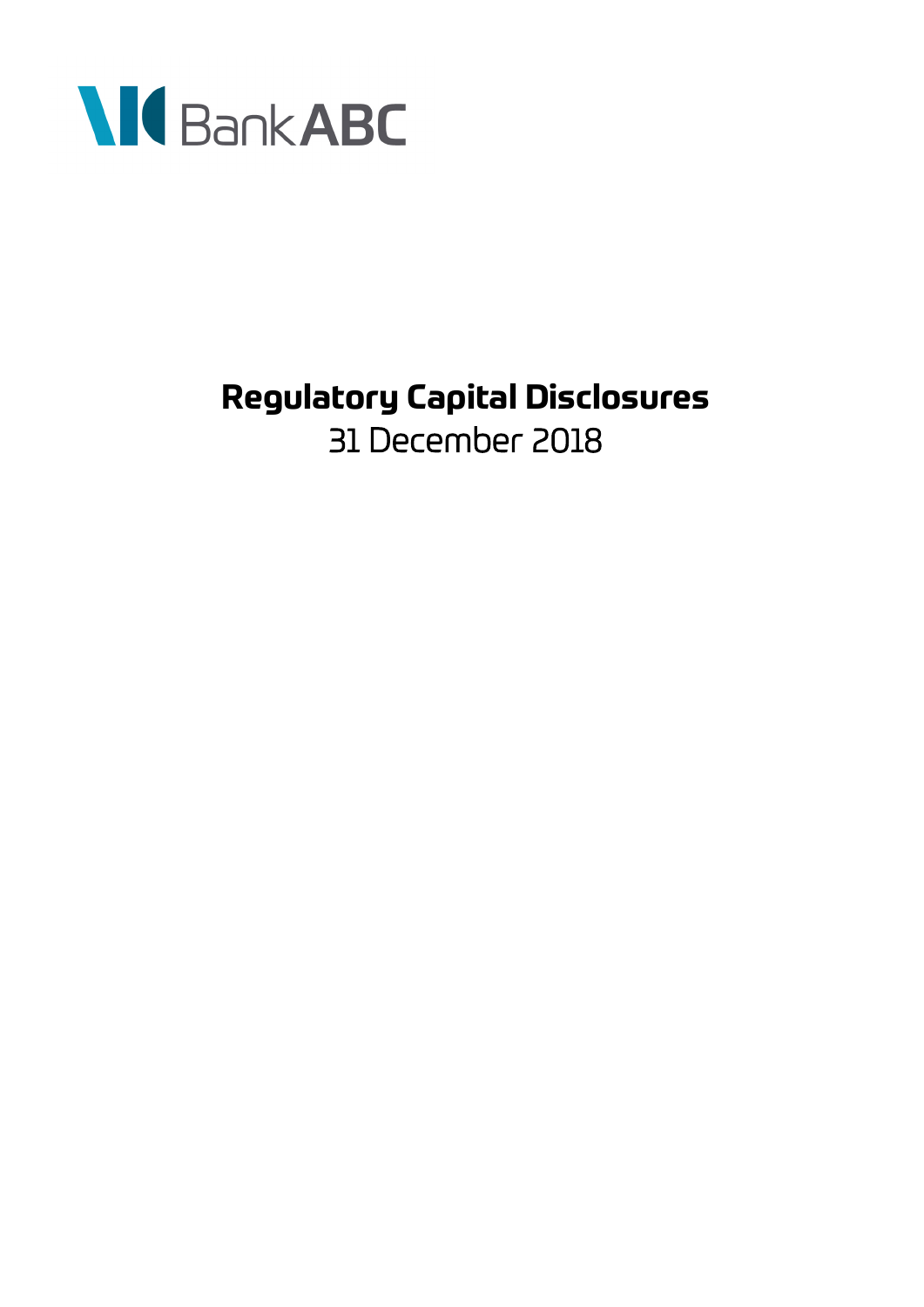### **PD 2 : Reconciliation of regulatory capital**

### **i) Step 1: Disclosure of Balance Sheet under Regulatory scope of Consolidation**

|                                                                 |                                                                    | <b>US\$ million</b>                    |
|-----------------------------------------------------------------|--------------------------------------------------------------------|----------------------------------------|
|                                                                 | <b>Balance sheet</b><br>as in published<br>financial<br>statements | <b>Consolidated</b><br><b>PIR</b> data |
| Liquid funds                                                    | 1,607                                                              |                                        |
| Cash and balances at central banks                              |                                                                    | 2,168                                  |
| Placements with banks and similar financial institutions        | 2,991                                                              | 4,101                                  |
| Reverse repurchase agreements and other similar secured lending | 1,668                                                              |                                        |
| Financial assets at fair value through P&L                      | 977                                                                | 977                                    |
| Non-trading investments                                         | 5,661                                                              |                                        |
| <b>Investments at Amortized Cost</b>                            |                                                                    | 1,124                                  |
| Investments at FVOCI                                            |                                                                    | 4,556                                  |
| Loans and advances                                              | 14,884                                                             | 15,019                                 |
| Investment properties                                           | $\blacksquare$                                                     |                                        |
| Interest receivable                                             |                                                                    | 410                                    |
| Other assets                                                    | 1,601                                                              | 1,161                                  |
| Investments in associates and joint ventures                    |                                                                    | 17                                     |
| Goodwill and intangible assets                                  |                                                                    | 14                                     |
| Property, plant and equipment                                   | 160                                                                | 160                                    |
| <b>TOTAL ASSETS</b>                                             | 29,549                                                             | 29,707                                 |
| Deposits from banks                                             | 4,207                                                              | 7,979                                  |
| Deposits from customers                                         | 16,425                                                             | 12,654                                 |
| Certificate of deposits issued                                  | 39                                                                 | 39                                     |
| Repurchase agreements and other similar secured borrowing       | 1,271                                                              | 1,271                                  |
| Interest payable                                                |                                                                    | 359                                    |
| <b>Taxation</b>                                                 | 43                                                                 |                                        |
| <b>Other liabilities</b>                                        | 1,236                                                              | 884                                    |
| Borrowings                                                      | 2,012                                                              | 1,880                                  |
| Subordinated liabilities                                        |                                                                    | 132                                    |
| <b>TOTAL LIABILITIES</b>                                        | 25,233                                                             | 25,198                                 |
| Paid-in share capital                                           | 3,110                                                              | 3,110                                  |
| <b>Treasury shares</b>                                          | (4)                                                                | (4)                                    |
| Reserves                                                        | 756                                                                | 756                                    |
| Non - controlling interest                                      | 454                                                                | 454                                    |
| <b>Expected Credit losses</b>                                   |                                                                    | 193                                    |
| TOTAL SHAREHOLDERS' EQUITY                                      | 4,316                                                              | 4,509                                  |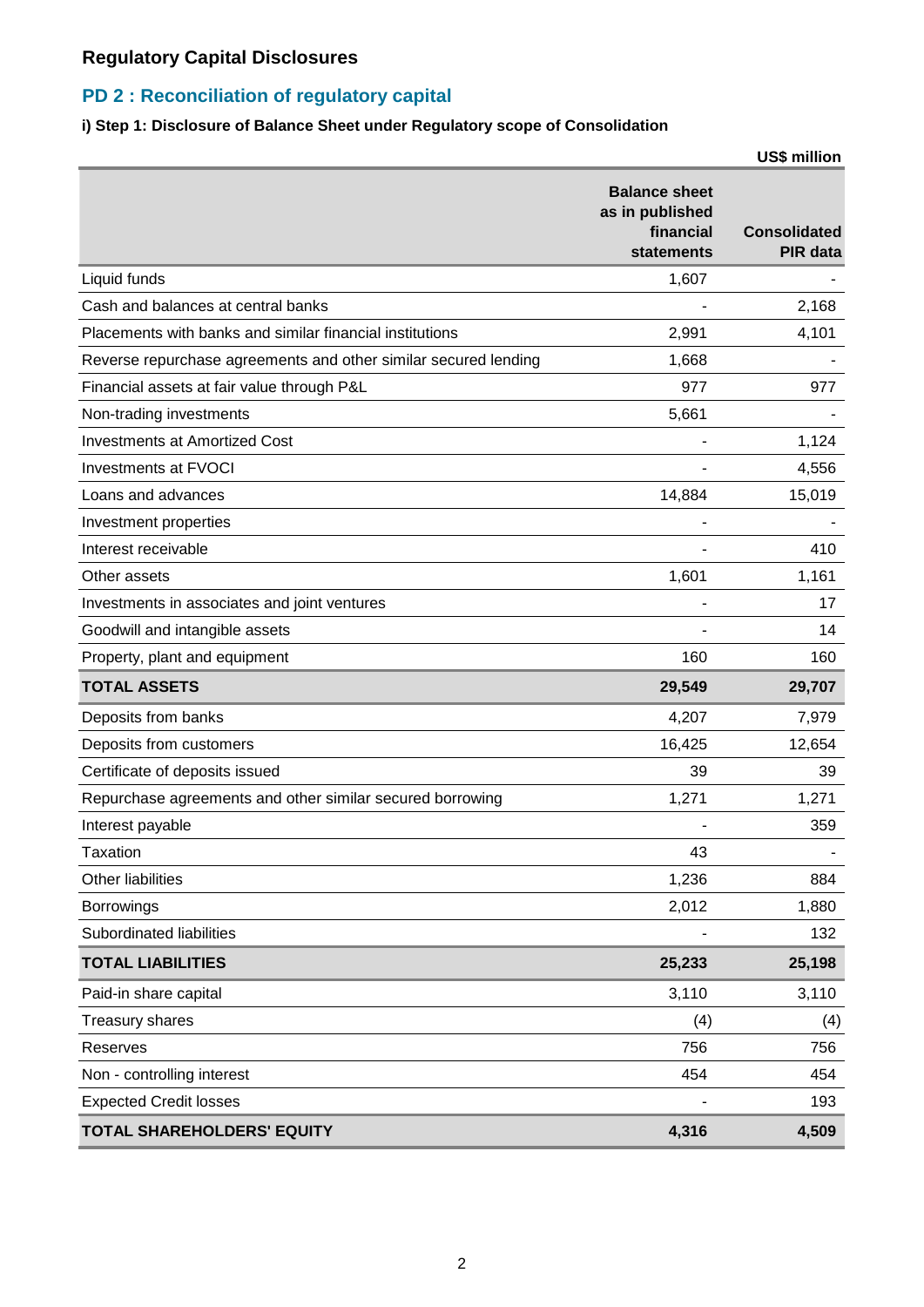### **PD 2 : Reconciliation of regulatory capital (continued)**

### **ii) Step 2: Expansion of the Balance Sheet under Regulatory scope of Consolidation**

|                                                                                                                   |                                                                       |                                 | US\$ million              |
|-------------------------------------------------------------------------------------------------------------------|-----------------------------------------------------------------------|---------------------------------|---------------------------|
| <b>ASSETS</b>                                                                                                     | <b>Balance sheet</b><br>as in<br>published<br>financial<br>statements | <b>Consolidated</b><br>PIR data | <b>Reference</b>          |
| Liquid funds                                                                                                      | 1,607                                                                 |                                 |                           |
| Cash and balances at central banks                                                                                |                                                                       | 2,168                           |                           |
| Placements with banks and similar financial institutions                                                          | 2,991                                                                 | 4,101                           |                           |
| Reverse repurchase agreements and other similar secured<br>lending                                                | 1,668                                                                 |                                 |                           |
| Financial assets at fair value through P&L                                                                        | 977                                                                   | 977                             |                           |
| Loans and advances                                                                                                | 14,884                                                                | 15,019                          |                           |
| Non-trading investments                                                                                           | 5,661                                                                 | 5,680                           |                           |
| Of which investment NOT exceeding regulatory threshold                                                            |                                                                       | 5,680                           |                           |
| Interest receivable                                                                                               |                                                                       | 410                             |                           |
| Other assets                                                                                                      | 1,601                                                                 | 1,161                           |                           |
| Of which deferred tax assets arising from carryforwards of<br>unused tax losses, unused tax credits and all other |                                                                       | 3                               | f                         |
| Of which deferred tax assets arising from temporary<br>differences                                                |                                                                       | 95                              |                           |
| Investments in associates and joint ventures                                                                      |                                                                       | 17                              |                           |
| Of which Significant investment exceeding regulatory threshold                                                    |                                                                       |                                 |                           |
| Of which Significant investment NOT exceeding regulatory<br>threshold                                             |                                                                       | 17                              |                           |
| Goodwill and intangible assets                                                                                    |                                                                       | 14                              |                           |
| Of which goodwill                                                                                                 |                                                                       |                                 |                           |
| Of which other intangibles (excluding MSRs) phased in at 80%                                                      |                                                                       | 11                              | $\boldsymbol{\mathsf{e}}$ |
| Of which MSRs                                                                                                     |                                                                       |                                 |                           |
| Property, plant and equipment                                                                                     | 160                                                                   | 160                             |                           |
| <b>TOTAL ASSETS</b>                                                                                               | 29,549                                                                | 29,707                          |                           |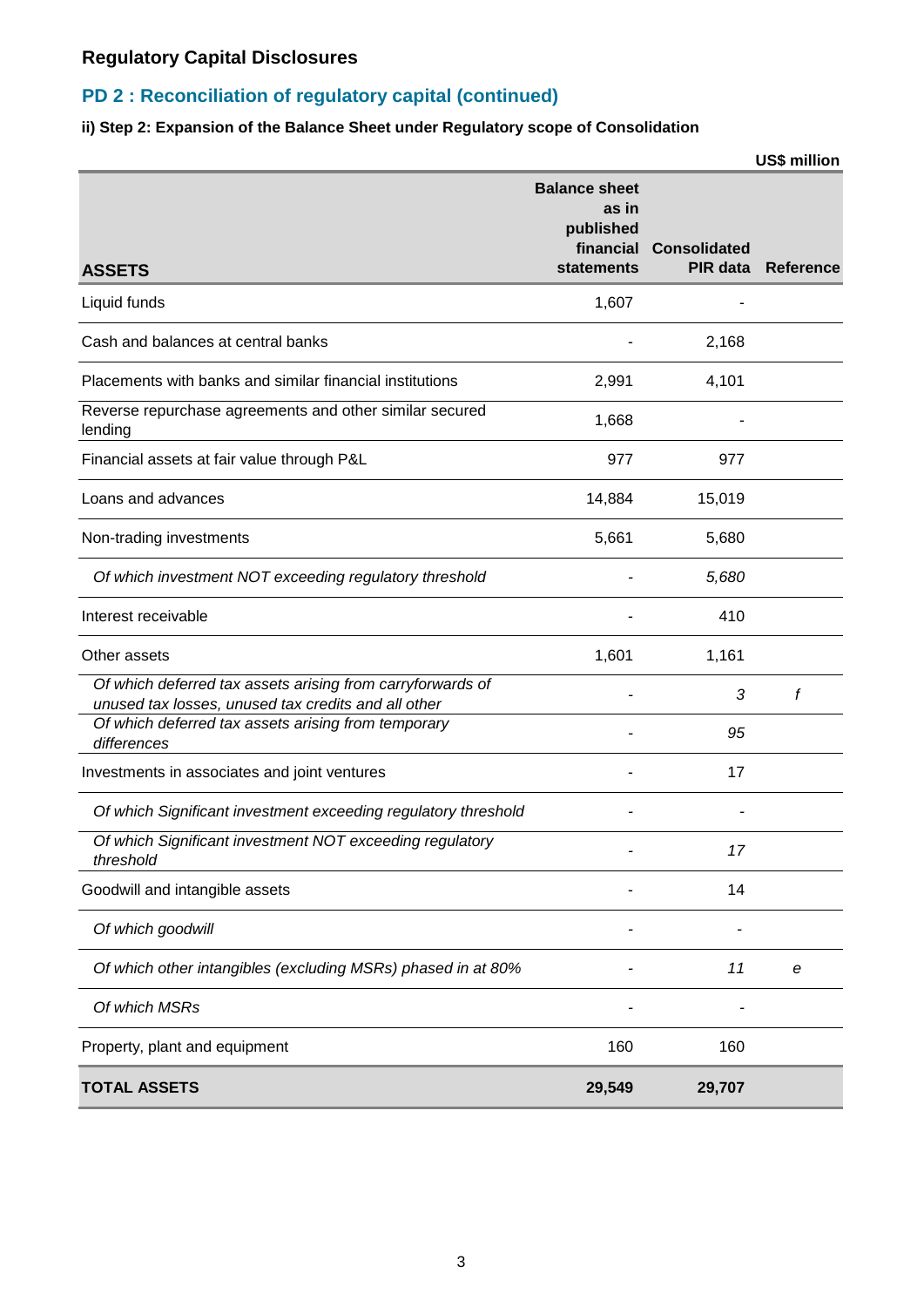### **PD 2 : Reconciliation of regulatory capital (continued)**

#### **ii) Step 2: Expansion of the Balance Sheet under Regulatory scope of Consolidation (continued)**

|                                                           |                                                                       |                                        | US\$ million     |
|-----------------------------------------------------------|-----------------------------------------------------------------------|----------------------------------------|------------------|
| <b>LIABILITIES &amp; SHAREHOLDERS' EQUITY</b>             | <b>Balance sheet</b><br>as in<br>published<br>financial<br>statements | <b>Consolidated</b><br><b>PIR data</b> | <b>Reference</b> |
| Deposits from banks                                       | 4,207                                                                 | 7,979                                  |                  |
| Deposits from customers                                   | 16,425                                                                | 12,654                                 |                  |
| Certificate of deposits issued                            | 39                                                                    | 39                                     |                  |
| Repurchase agreements and other similar secured borrowing | 1,271                                                                 | 1,271                                  |                  |
| Interest payable                                          |                                                                       | 359                                    |                  |
| Taxation                                                  | 43                                                                    |                                        |                  |
| Other liabilities                                         | 1,236                                                                 | 884                                    |                  |
| Borrowings                                                | 2,012                                                                 | 1,880                                  |                  |
| Subordinated liabilities                                  |                                                                       | 132                                    |                  |
| Of which amount eligible for TII                          |                                                                       | 25                                     | h                |
| Of which amount Ineligible                                |                                                                       | 107                                    |                  |
| <b>TOTAL LIABILITIES</b>                                  | 25,233                                                                | 25,198                                 |                  |
| Paid-in share capital                                     | 3,110                                                                 | 3,110                                  |                  |
| <b>Treasury shares</b>                                    | (4)                                                                   | (4)                                    |                  |
| Of which form part of CET1                                |                                                                       |                                        |                  |
| <b>Ordinary Share Capital</b>                             | 3,110                                                                 | 3,110                                  | a                |
| Treasury shares                                           | (4)                                                                   | (4)                                    | a                |
| Reserves                                                  | 756                                                                   | 756                                    |                  |
| Of which form part of CET1                                |                                                                       |                                        |                  |
| Retained earnings/(losses) brought forward                | 764                                                                   | 784                                    | b                |
| Net profit for the current year                           | 202                                                                   | 202                                    | c1               |
| Legal reserve                                             | 501                                                                   | 481                                    | c2               |
| General (disclosed) reserves                              | 100                                                                   | 100                                    | c3               |
| Fx translation adjustment                                 | (744)                                                                 | (744)                                  | c4               |
| Cumulative changes in fair value                          | (37)                                                                  | (37)                                   | c <sub>5</sub>   |
| Pension fund reserve                                      | (30)                                                                  | (30)                                   | c6               |
| Non - controlling interest                                | 454                                                                   | 454                                    |                  |
| Of which amount eligible for CETI                         |                                                                       | 238                                    | d                |
| Of which amount eligible for ATI                          |                                                                       | 49                                     | g                |
| Of which amount eligible for TII                          |                                                                       |                                        |                  |
| Of which amount ineligible                                |                                                                       | 167                                    |                  |
| <b>Expected credit losses</b>                             |                                                                       | 193                                    |                  |
| Of which amount eligible for TII (Maximum 1.25% of RWA)   |                                                                       | 193                                    | İ                |
| Of which amount Ineligible                                |                                                                       |                                        |                  |
| TOTAL SHAREHOLDERS' EQUITY                                | 4,316                                                                 | 4,509                                  |                  |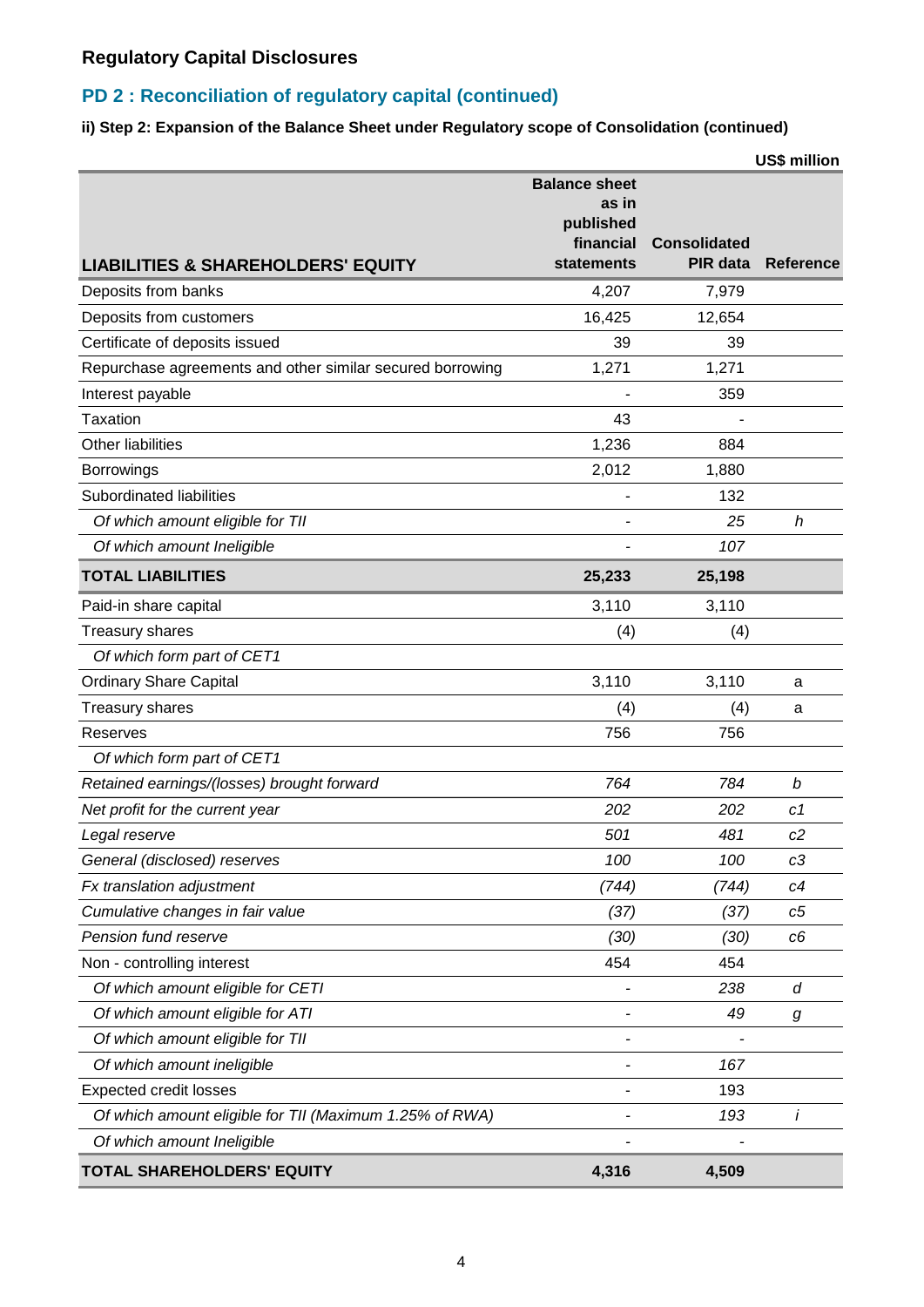# **PD 3 : Main features of regulatory capital instruments**

|                     | Disclosure template for main features of regulatory capital instruments                        |                                                       |                                           |  |  |
|---------------------|------------------------------------------------------------------------------------------------|-------------------------------------------------------|-------------------------------------------|--|--|
| $\mathbf{1}$        | Issuer                                                                                         | <b>Arab Banking Corporation</b>                       | <b>Banco ABC Brasil</b>                   |  |  |
|                     |                                                                                                |                                                       | EI2084396 - USP0763MBW03; Brazilian       |  |  |
| $\overline{2}$      | Unique identifier                                                                              | <b>ABC</b>                                            | <b>Central Bank CMN Resolution 3444</b>   |  |  |
| $\mathbf{3}$        | Governing law(s) of the instrument                                                             | Laws of Bahrain                                       | Laws of the Federative republic of Brazil |  |  |
|                     | <b>Regulatory treatment</b>                                                                    |                                                       |                                           |  |  |
| 4                   | <b>Transitional CBB rules</b>                                                                  | Common Equity Tier 1                                  | N/A                                       |  |  |
| 5                   | Post-transitional CBB rules                                                                    | Common Equity Tier 1                                  | Tier <sub>2</sub>                         |  |  |
| 6                   | Eligible at solo/group/group & solo                                                            | Group & Solo                                          | Group                                     |  |  |
| 7                   | Instrument type (types to be specified by each jurisdiction)                                   | Common equity shares                                  | Subordinated debt                         |  |  |
| 8                   | Amount recognised in regulatory capital (Currency in mil, as of<br>most recent reporting date) | US\$ 3,110                                            | <b>US\$ 25</b>                            |  |  |
| 9                   | Par value of instrument                                                                        |                                                       | 1000                                      |  |  |
| 10                  | Accounting classification                                                                      | Shareholders equity                                   | Liability- Amortised cost                 |  |  |
| 11                  | Original date of issuance                                                                      | Various                                               | 4-Aug-10                                  |  |  |
| 12                  | Perpetual or dated                                                                             | Perpetual                                             | Dated                                     |  |  |
| 13                  | Original maturity date                                                                         | No maturity                                           | 4-Aug-20                                  |  |  |
| 14                  | Issuer call subject to prior supervisory approval                                              | Yes                                                   | <b>No</b>                                 |  |  |
| 15                  | Optional call date, contingent call dates and redemption<br>amount                             | N/A                                                   | No                                        |  |  |
|                     | 16 Subsequent call dates, if applicable                                                        | N/A                                                   | N/A                                       |  |  |
| Coupons / dividends |                                                                                                |                                                       |                                           |  |  |
| 17                  | Fixed or floating dividend/coupon                                                              | Floating (Dividend as decided by the<br>shareholders) | Fixed                                     |  |  |
|                     | 18 Coupon rate and any related index                                                           | N/A                                                   | 7.875                                     |  |  |
| 19                  | Existence of a dividend stopper                                                                | N/A                                                   | No                                        |  |  |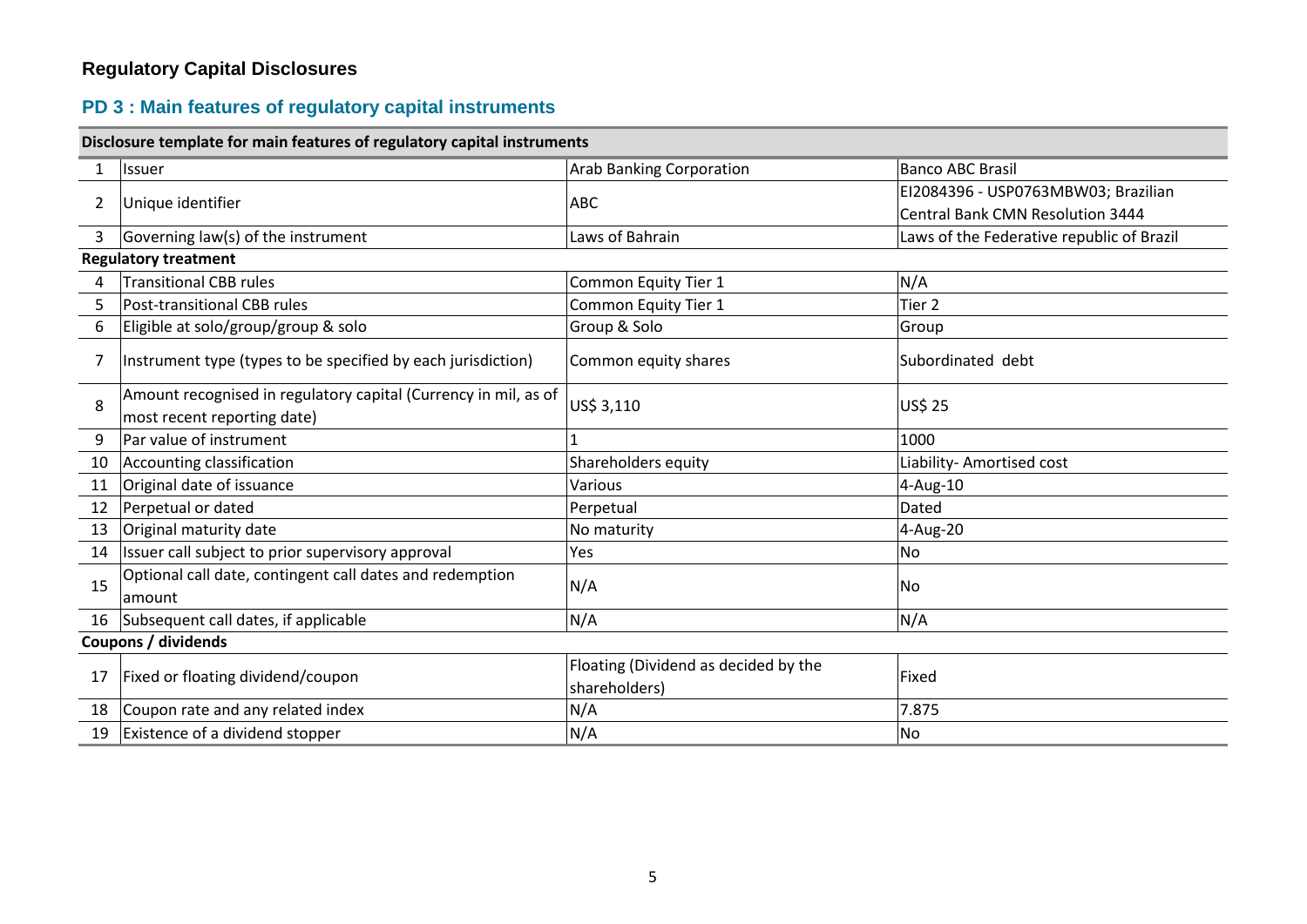# **PD 3 : Main features of regulatory capital instruments (continued)**

|    | Disclosure template for main features of regulatory capital instruments                                          |                                                                                           |                                                             |  |  |
|----|------------------------------------------------------------------------------------------------------------------|-------------------------------------------------------------------------------------------|-------------------------------------------------------------|--|--|
| 20 | Fully discretionary, partially discretionary or mandatory                                                        | Fully discretionary                                                                       | Mandatory                                                   |  |  |
| 21 | Existence of step up or other incentive to redeem                                                                | No                                                                                        | No.                                                         |  |  |
| 22 | Non-cumulative or cumulative                                                                                     | N/A                                                                                       | Non-cumulative                                              |  |  |
| 23 | Convertible or non-convertible                                                                                   | N/A                                                                                       | Non-convertible                                             |  |  |
| 24 | If convertible, conversion trigger (s)                                                                           | N/A                                                                                       | N/A                                                         |  |  |
| 25 | If convertible, fully or partially                                                                               | N/A                                                                                       | N/A                                                         |  |  |
| 26 | If convertible, conversion rate                                                                                  | N/A                                                                                       | N/A                                                         |  |  |
| 27 | If convertible, mandatory or optional conversion                                                                 | N/A                                                                                       | N/A                                                         |  |  |
| 28 | If convertible, specify instrument type convertible into                                                         | N/A                                                                                       | N/A                                                         |  |  |
| 29 | If convertible, specify issuer of instrument it converts into                                                    | N/A                                                                                       | N/A                                                         |  |  |
| 30 | Write-down feature                                                                                               | No                                                                                        | No                                                          |  |  |
| 31 | If write-down, write-down trigger(s)                                                                             | N/A                                                                                       | N/A                                                         |  |  |
| 32 | If write-down, full or partial                                                                                   | N/A                                                                                       | N/A                                                         |  |  |
| 33 | If write-down, permanent or temporary                                                                            | N/A                                                                                       | N/A                                                         |  |  |
| 34 | If temporary write-down, description of write-up mechanism                                                       | N/A                                                                                       | N/A                                                         |  |  |
| 35 | Position in subordination hierarchy in liquidation (specify<br>instrument type immediately senior to instrument) | Subordinated to all depositors and creditors<br>(including subordinated debt) of the Bank | Subordinated to all depositors and creditors<br>of the bank |  |  |
| 36 | Non-compliant transitioned features                                                                              | No                                                                                        | Yes.                                                        |  |  |
| 37 | If yes, specify non-compliant features                                                                           | N/A                                                                                       | Non Viability Loss Absorption                               |  |  |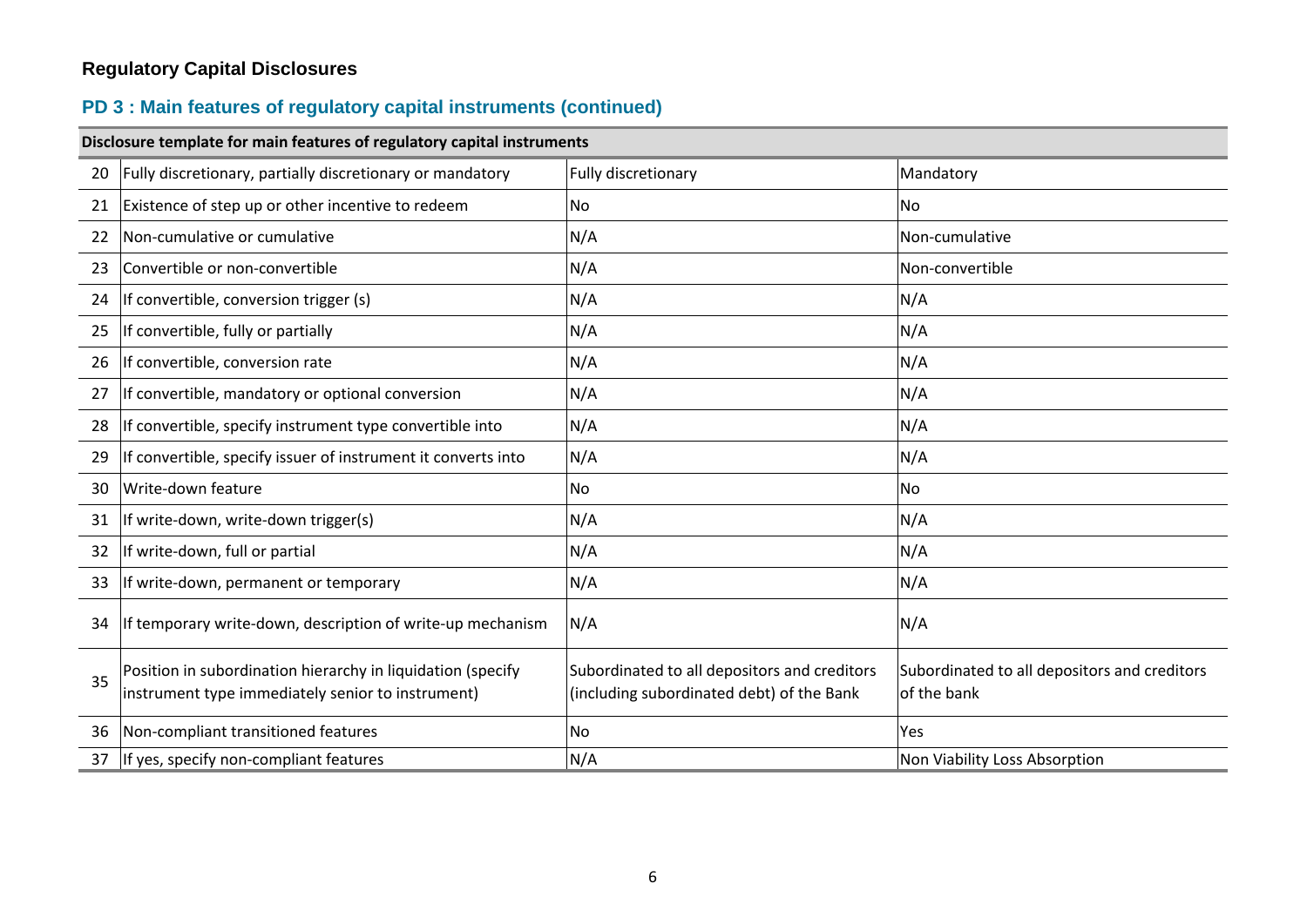# **PD 4: Capital composition disclosure template**

|              |                                                                                                                                                                                                                                                                                 |                                     |                                                                            | <b>US\$ million</b>      |
|--------------|---------------------------------------------------------------------------------------------------------------------------------------------------------------------------------------------------------------------------------------------------------------------------------|-------------------------------------|----------------------------------------------------------------------------|--------------------------|
|              | Basel III Common disclosure template (For transition period<br>from 1 January 2015 to 31 December 2018)                                                                                                                                                                         | PIR as on<br>31<br>December<br>2018 | <b>Amounts</b><br><b>Subject To</b><br><b>Pre-2015</b><br><b>Treatment</b> | <b>Reference</b>         |
|              | <b>Common Equity Tier 1 capital: instruments and reserves</b>                                                                                                                                                                                                                   |                                     |                                                                            |                          |
| 1            | Directly issued qualifying common share capital (and equivalent<br>for non-joint stock companies) plus related stock surplus                                                                                                                                                    | 3,106                               |                                                                            | a                        |
| $\mathbf{2}$ | Retained earnings                                                                                                                                                                                                                                                               | 784                                 | $\blacksquare$                                                             | b                        |
| 3            | Reserves                                                                                                                                                                                                                                                                        | 1                                   |                                                                            | $c1+c2+c3+c$<br>$4 + c5$ |
| 4            | Not applicable                                                                                                                                                                                                                                                                  |                                     |                                                                            |                          |
| 5            | Common share capital issued by subsidiaries and held by third<br>parties (amount allowed in group CET1)                                                                                                                                                                         | 238                                 | 38                                                                         | d                        |
| 6            | Common Equity Tier 1 capital before regulatory adjustments                                                                                                                                                                                                                      | 4,129                               |                                                                            |                          |
|              | <b>Common Equity Tier 1 capital: regulatory adjustments</b>                                                                                                                                                                                                                     |                                     |                                                                            |                          |
| 7            | Prudential valuation adjustments                                                                                                                                                                                                                                                |                                     |                                                                            |                          |
| 8            | Goodwill (net of related tax liability)                                                                                                                                                                                                                                         |                                     |                                                                            |                          |
| 9            | Other intangibles other than mortgage-servicing rights (net of<br>related tax liability)                                                                                                                                                                                        | 11                                  | 3                                                                          | е                        |
| 10           | Deferred tax assets that rely on future profitability excluding<br>those arising from temporary differences (net of related tax<br>liability)                                                                                                                                   | 3                                   |                                                                            | f                        |
| 11           | Cash-flow hedge reserve                                                                                                                                                                                                                                                         |                                     |                                                                            |                          |
| 12           | Shortfall of provisions to expected losses                                                                                                                                                                                                                                      |                                     |                                                                            |                          |
| 13           | Securitisation gain on sale (as set out in paragraph 562 of<br>Basel II framework)                                                                                                                                                                                              |                                     |                                                                            |                          |
| 14           | Not applicable                                                                                                                                                                                                                                                                  |                                     |                                                                            |                          |
| 15           | Defined-benefit pension fund net assets                                                                                                                                                                                                                                         | 30                                  | -                                                                          | c6                       |
| 16           | Investments in own shares (if not already netted off paid-in<br>capital on reported balance sheet)                                                                                                                                                                              |                                     |                                                                            |                          |
| 17           | Reciprocal cross-holdings in common equity                                                                                                                                                                                                                                      |                                     |                                                                            |                          |
| 18           | Investments in the capital of banking, financial and insurance<br>entities that are outside the scope of regulatory consolidation,<br>net of eligible short positions, where the bank does not own<br>more than 10% of the issued share capital (amount above 10%<br>threshold) |                                     |                                                                            |                          |
| 19           | Significant investments in the common stock of banking,<br>financial and insurance entities that are outside the scope of<br>regulatory consolidation, net of eligible short positions (amount<br>above 10% threshold)                                                          |                                     |                                                                            |                          |
| 20           | Mortgage servicing rights (amount above 10% threshold)                                                                                                                                                                                                                          |                                     |                                                                            |                          |
| 21           | Deferred tax assets arising from temporary differences (amount<br>above 10% threshold, net of related tax liability)                                                                                                                                                            |                                     |                                                                            |                          |
| 22           | Amount exceeding the 15% threshold                                                                                                                                                                                                                                              |                                     |                                                                            |                          |
| 23           | of which: significant investments in the common stock of<br>financials                                                                                                                                                                                                          |                                     |                                                                            |                          |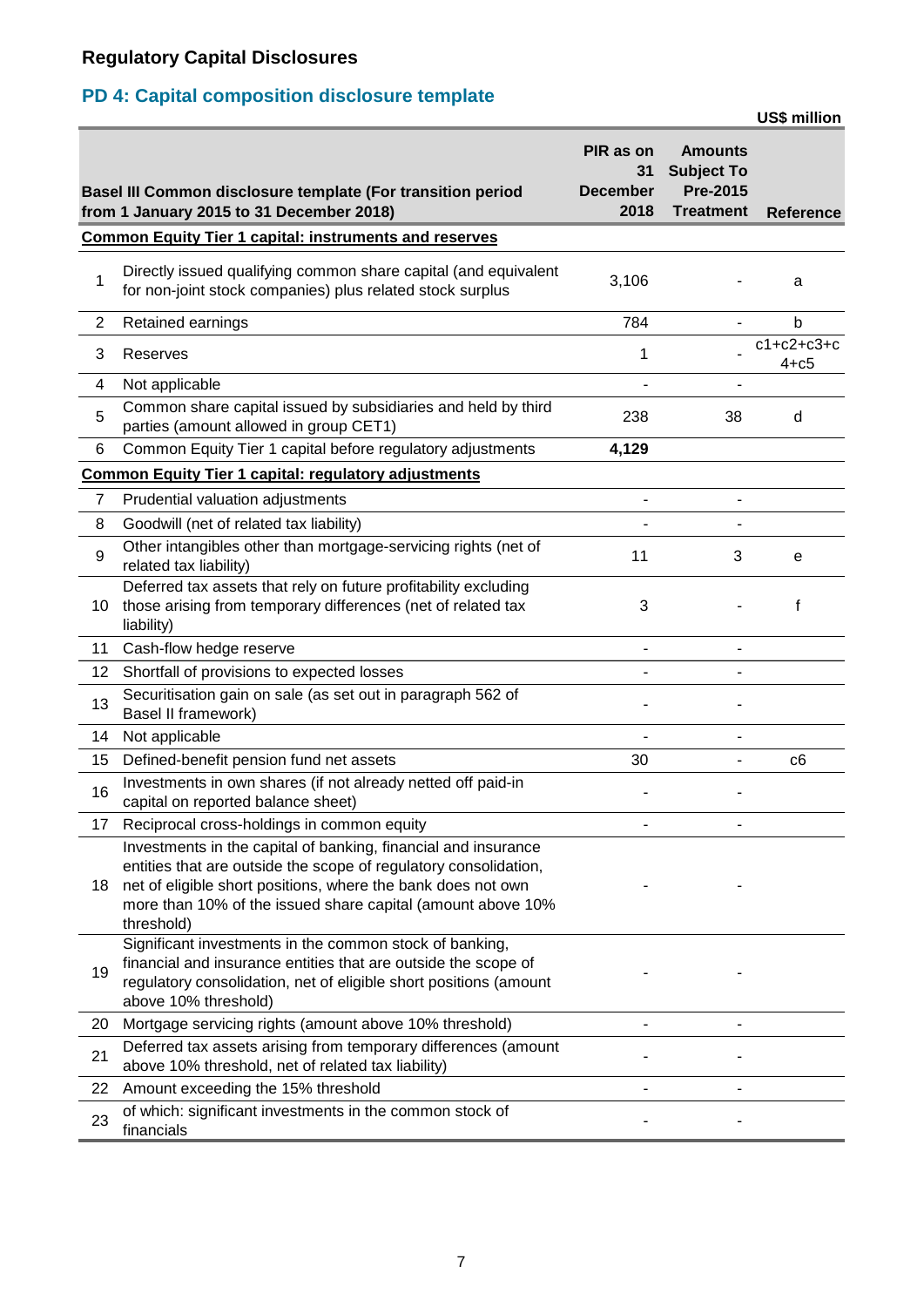# **PD 4: Capital composition disclosure template (continued)**

**US\$ million**

|    | Basel III Common disclosure template (For transition period<br>from 1 January 2015 to 31 December 2018)                                                                                            | PIR as on<br>31<br><b>December</b><br>2018 | <b>Amounts</b><br><b>Subject To</b><br><b>Pre-2015</b><br><b>Treatment</b> | Reference |
|----|----------------------------------------------------------------------------------------------------------------------------------------------------------------------------------------------------|--------------------------------------------|----------------------------------------------------------------------------|-----------|
|    | <b>Common Equity Tier 1 capital: regulatory adjustments (continued)</b>                                                                                                                            |                                            |                                                                            |           |
| 24 | of which: mortgage servicing rights                                                                                                                                                                |                                            |                                                                            |           |
| 25 | of which: deferred tax assets arising from temporary differences                                                                                                                                   |                                            |                                                                            |           |
| 26 | National specific regulatory adjustments                                                                                                                                                           |                                            |                                                                            |           |
|    | REGULATORY ADJUSTMENTS APPLIED TO COMMON<br>EQUITY TIER 1 IN RESPECT OF AMOUNTS SUBJECT TO<br>PRE-2015 TREATMENT                                                                                   |                                            |                                                                            |           |
|    | OF WHICH:                                                                                                                                                                                          |                                            |                                                                            |           |
| 27 | Regulatory adjustments applied to Common Equity Tier 1 due<br>to insufficient Additional Tier 1 and Tier 2 to cover deductions                                                                     |                                            |                                                                            |           |
| 28 | Total regulatory adjustments to Common equity Tier 1                                                                                                                                               | 44                                         |                                                                            |           |
| 29 | <b>Common Equity Tier 1 capital (CET1)</b>                                                                                                                                                         | 4,085                                      |                                                                            |           |
|    | <b>Additional Tier 1 capital: instruments</b>                                                                                                                                                      |                                            |                                                                            |           |
| 30 | Directly issued qualifying Additional Tier 1 instruments plus<br>related stock surplus                                                                                                             |                                            |                                                                            |           |
| 31 | of which: classified as equity under applicable accounting<br>standards                                                                                                                            |                                            |                                                                            |           |
| 32 | of which: classified as liabilities under applicable accounting<br>standards                                                                                                                       |                                            |                                                                            |           |
| 33 | Directly issued capital instruments subject to phase out from<br><b>Additional Tier 1</b>                                                                                                          |                                            |                                                                            |           |
| 34 | Additional Tier 1 instruments (and CET1 instruments not<br>included in row 5) issued by subsidiaries and held by third<br>parties (amount allowed in group AT1)                                    | 49                                         | 4                                                                          | g         |
| 35 | of which: instruments issued by subsidiaries subject to phase<br>out                                                                                                                               | 4                                          | 4                                                                          |           |
| 36 | Additional Tier 1 capital before regulatory adjustments                                                                                                                                            | 49                                         |                                                                            |           |
|    | <b>Additional Tier 1 capital: regulatory adjustments</b>                                                                                                                                           |                                            |                                                                            |           |
| 37 | Investments in own Additional Tier 1 instruments                                                                                                                                                   |                                            |                                                                            |           |
| 38 | Reciprocal cross-holdings in Additional Tier 1 instruments                                                                                                                                         |                                            |                                                                            |           |
| 39 | Investments in the capital of banking, financial and insurance<br>entities that are outside the scope of regulatory consolidation,<br>net of eligible short positions, where the bank does not own |                                            |                                                                            |           |
|    | more than 10% of the issued common share capital of the entity<br>(amount above 10% threshold)                                                                                                     |                                            |                                                                            |           |
|    | Significant investments in the capital of banking, financial and                                                                                                                                   |                                            |                                                                            |           |
| 40 | insurance entities that are outside the scope of regulatory                                                                                                                                        |                                            |                                                                            |           |
|    | consolidation (net of eligible short positions)                                                                                                                                                    |                                            |                                                                            |           |
| 41 | National specific regulatory adjustments                                                                                                                                                           |                                            |                                                                            |           |
|    | REGULATORY ADJUSTMENTS APPLIED TO ADDITIONAL<br>TIER 1 IN RESPECT OF AMOUNTS SUBJECT TO PRE-2015<br><b>TREATMENT</b>                                                                               |                                            |                                                                            |           |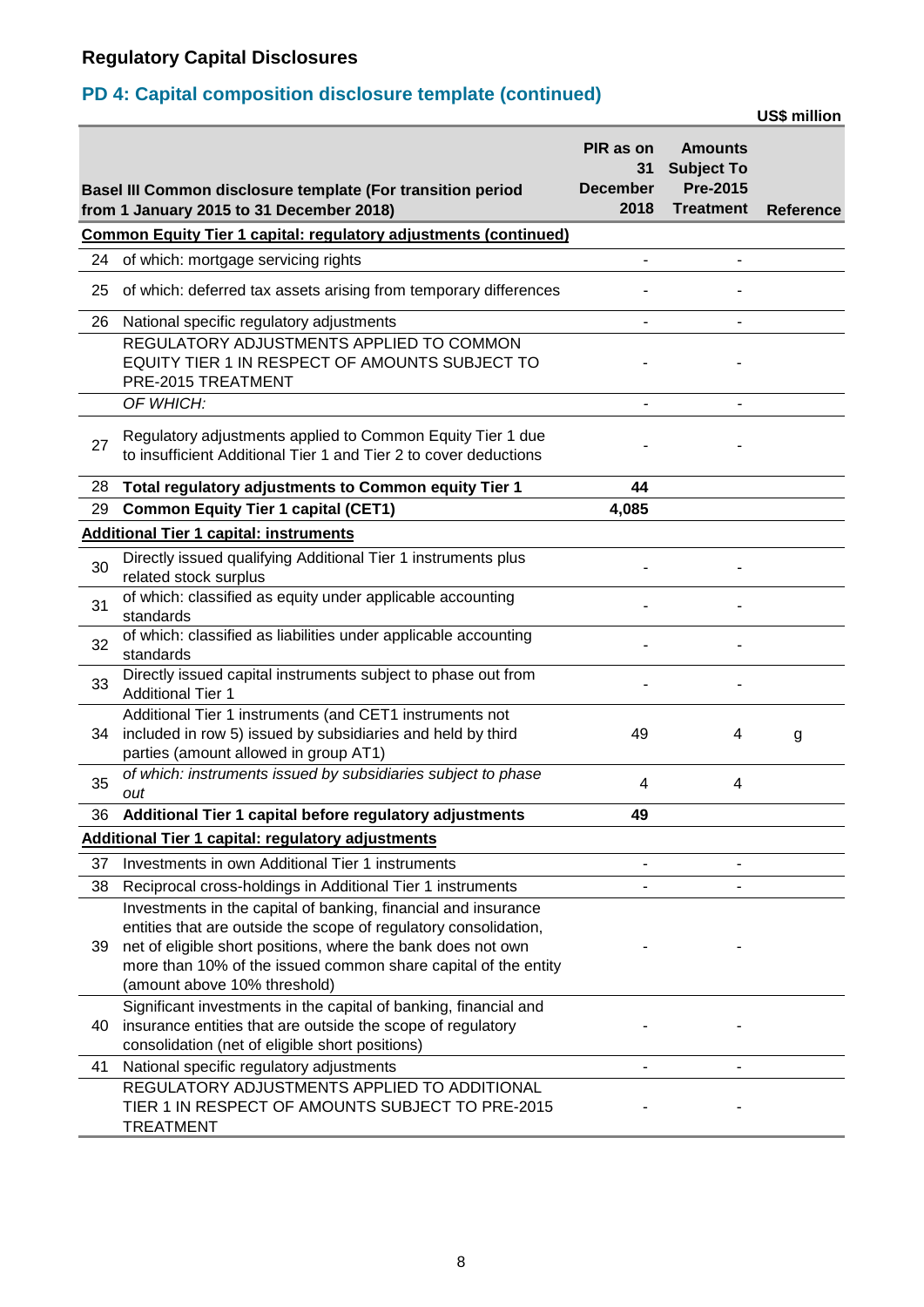# **PD 4: Capital composition disclosure template (continued)**

**US\$ million**

|    | Basel III Common disclosure template (For transition period<br>from 1 January 2015 to 31 December 2018)                                                                                                                                                                                                  | PIR as on<br>31<br><b>December</b><br>2018 | <b>Amounts</b><br><b>Subject To</b><br><b>Pre-2015</b><br><b>Treatment</b> | <b>Reference</b> |
|----|----------------------------------------------------------------------------------------------------------------------------------------------------------------------------------------------------------------------------------------------------------------------------------------------------------|--------------------------------------------|----------------------------------------------------------------------------|------------------|
|    | <b>Additional Tier 1 capital: regulatory adjustments (continued)</b>                                                                                                                                                                                                                                     |                                            |                                                                            |                  |
|    | Of Which:                                                                                                                                                                                                                                                                                                |                                            |                                                                            |                  |
| 42 | Regulatory adjustments applied to Additional Tier 1 due to<br>insufficient Tier 2 to cover deductions                                                                                                                                                                                                    |                                            |                                                                            |                  |
| 43 | Total regulatory adjustments to Additional Tier 1 capital                                                                                                                                                                                                                                                |                                            |                                                                            |                  |
| 44 | <b>Additional Tier 1 capital (AT1)</b>                                                                                                                                                                                                                                                                   | 49                                         |                                                                            |                  |
| 45 | Tier 1 capital (T1 = CET1 + AT1)                                                                                                                                                                                                                                                                         | 4,134                                      |                                                                            |                  |
|    | Tier 2 capital: instruments and provisions                                                                                                                                                                                                                                                               |                                            |                                                                            |                  |
| 46 | Directly issued qualifying Tier 2 instruments plus related stock<br>surplus                                                                                                                                                                                                                              |                                            |                                                                            |                  |
| 47 | Directly issued capital instruments subject to phase out from<br>Tier 2                                                                                                                                                                                                                                  |                                            |                                                                            |                  |
| 48 | Tier 2 instruments (and CET1 and AT1 instruments not<br>included in rows 5 or 34) issued by subsidiaries and held by<br>third parties (amount allowed in Group Tier 2)                                                                                                                                   | 25                                         |                                                                            | h                |
| 49 | of which: instruments issued by subsidiaries subject to phase<br>out                                                                                                                                                                                                                                     |                                            |                                                                            |                  |
| 50 | <b>ECL Provisions &amp; Reserves</b>                                                                                                                                                                                                                                                                     | 193                                        | $\blacksquare$                                                             | i.               |
| 51 | Tier 2 capital before regulatory adjustments                                                                                                                                                                                                                                                             | 218                                        |                                                                            |                  |
|    | Tier 2 capital: regulatory adjustments                                                                                                                                                                                                                                                                   |                                            |                                                                            |                  |
| 52 | Investments in own Tier 2 instruments                                                                                                                                                                                                                                                                    | $\overline{\phantom{0}}$                   | -                                                                          |                  |
| 53 | Reciprocal cross-holdings in Tier 2 instruments                                                                                                                                                                                                                                                          |                                            |                                                                            |                  |
| 54 | Investments in the capital of banking, financial and insurance<br>entities that are outside the scope of regulatory consolidation,<br>net of eligible short positions, where the bank does not own<br>more than 10% of the issued common share capital of the entity<br>(amount above the 10% threshold) |                                            |                                                                            |                  |
|    | Significant investments in the capital banking, financial and                                                                                                                                                                                                                                            |                                            |                                                                            |                  |
| 55 | insurance entities that are outside the scope of regulatory                                                                                                                                                                                                                                              |                                            |                                                                            |                  |
|    | consolidation (net of eligible short positions)                                                                                                                                                                                                                                                          |                                            |                                                                            |                  |
| 56 | National specific regulatory adjustments                                                                                                                                                                                                                                                                 |                                            |                                                                            |                  |
|    | REGULATORY ADJUSTMENTS APPLIED TO TIER 2 IN<br>RESPECT OF AMOUNTS SUBJECT TO PRE-2015<br><b>TREATMENT</b>                                                                                                                                                                                                |                                            |                                                                            |                  |
|    | Of which                                                                                                                                                                                                                                                                                                 | $\overline{\phantom{a}}$                   | $\overline{\phantom{a}}$                                                   |                  |
| 57 | Total regulatory adjustments to Tier 2 capital                                                                                                                                                                                                                                                           |                                            |                                                                            |                  |
| 58 | Tier 2 capital (T2)                                                                                                                                                                                                                                                                                      | 218                                        |                                                                            |                  |
| 59 | Total capital $(TC = T1 + T2)$<br>RISK WEIGHTED ASSETS IN RESPECT OF AMOUNTS<br>SUBJECT TO PRE-2015 TREATMENT                                                                                                                                                                                            | 4,352                                      |                                                                            |                  |
|    | Of Which: Intangible assets (RW @ 100%)                                                                                                                                                                                                                                                                  | 3                                          |                                                                            | е                |
|    | Of Which: Non Significant Investments (RW @ 100%)                                                                                                                                                                                                                                                        |                                            |                                                                            |                  |
|    | Of Which: Non Significant Investments (RW @ 150%)<br>Of Which: Significant Investments (RW @ 250%)                                                                                                                                                                                                       |                                            |                                                                            |                  |
| 60 | <b>Total risk weighted assets</b>                                                                                                                                                                                                                                                                        | 23,977                                     |                                                                            |                  |